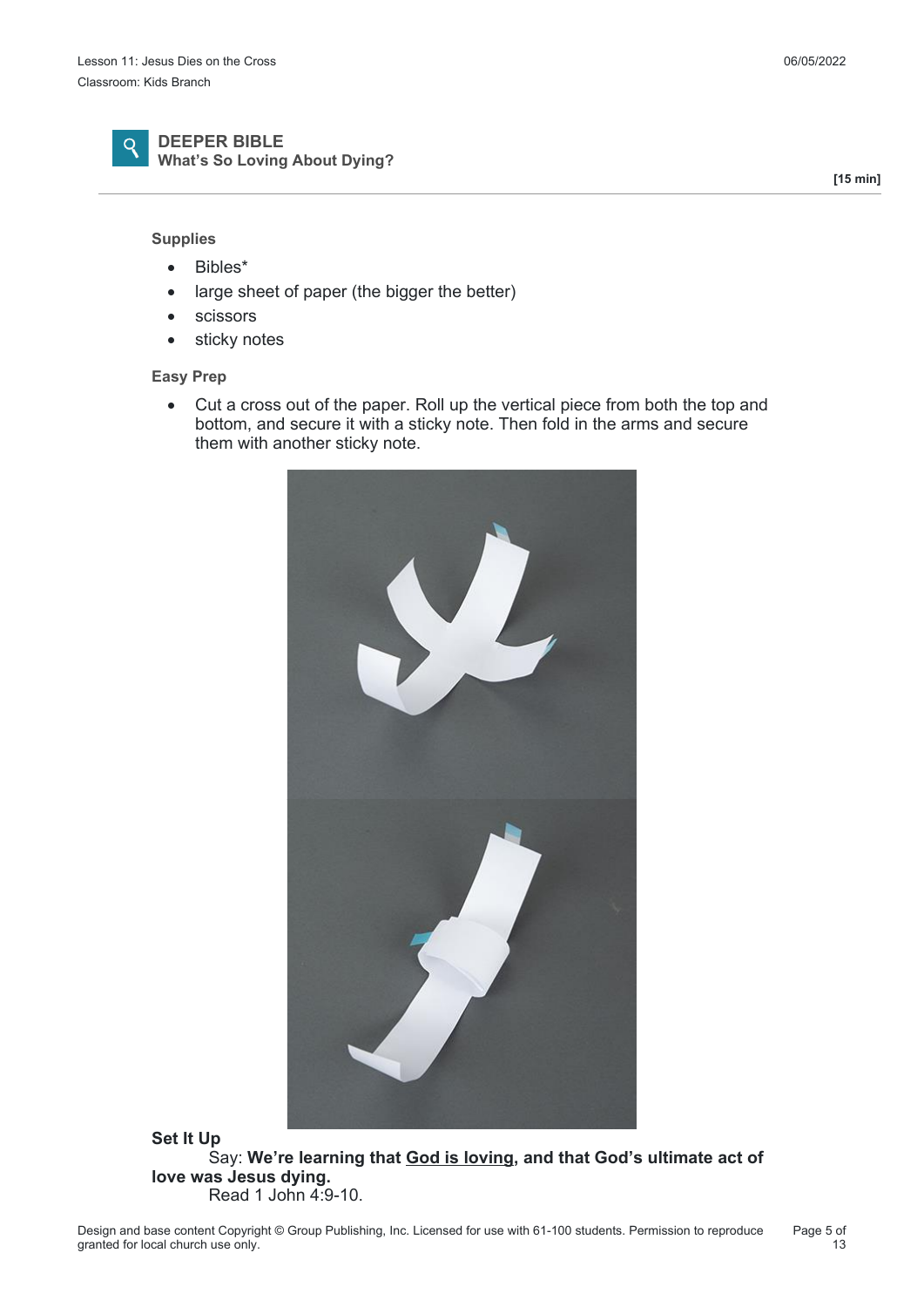Say: **But here's a question: What's so loving about dying? Doesn't** *everyone* **die? What makes** *this* **the ultimate sign that God is loving? Let's dig in to that.**

## **Dig Deeper**

**die?**

 Say: **In order to answer our question, we'll need to figure out** *why* **Jesus needed to die. Romans 5 helps us understand that.**

Read Romans 5:6-8. Have small groups discuss these questions.

Ask: **• What does this verse show you about why Jesus needed to**

 **• What does this verse show you about why Jesus' death was an act of love?**

 Say: **This verse shows that we had a need: we're all sinners. That means we've all made wrong choices. And the punishment for those wrong things is permanent death—being apart from God forever. But Jesus took the punishment by dying, then showing his power by coming back to life. Jesus beat death!**

 **And this verse also shows that we didn't deserve what Jesus did for us. It's like this: Imagine you study really hard for a tough test, and you get an A. There's another kid in your class who got an F and is really upset about that. In a strange twist, your teacher offers an option: Anyone can trade grades with anyone else, as long as both people agree to the trade.**

 Ask: **• Would you trade with the kid who got an F if you knew he studied really hard but just blanked out because he was so nervous?** Have kids go to one side of the room for yes and the other side of the room for no. Then ask a few kids from each side to explain their choice.

 **• What about if it was a kid who was dying of cancer and wasn't able to study because he was too sick?** Have kids go to one side of the room for yes and the other side for no. Then ask a few kids from each side to explain their choice.

 **• What if it was a kid who goofs off in class all the time and played video games all night instead of studying?** Have kids go to one side of the room for yes and the other side for no. Then ask a few kids from each side to explain their choice.

 Say: *Maybe* **you'd consider trading with someone who tried hard or who had circumstances out of their control. But it's pretty unlikely anyone would give up an A for someone who flunked because they didn't try.**

## **Or how about this one?**

 **It's lunch time. You brought a delicious lunch…your favorite. But then you see another kid with no food.**

 Ask: **• Would you give up or share your lunch if you knew her parents didn't have jobs and she didn't have enough food at home to bring a lunch or enough money to buy a lunch?** Have kids go to one side of the room for yes and the other side for no. Then ask a few kids from each side to explain their choice.

 **• What about if she had a lunch but accidentally forgot it on the bus?** Have kids go to one side of the room for yes and the other side for no. Then ask a few kids from each side to explain their choice.

 **• What if she purposely threw away her lunch hoping for something better, then threatened to punch you if you didn't give her your lunch?** Have kids go to one side of the room for yes and the other side for no. Then ask a few kids from each side to explain their choice.

 Say: **We'd probably at least share our lunch with someone who was genuinely hungry. But someone who was threatening us, who threw away their own lunch? They don't deserve it!**

 **Here's the thing: We're like the kid who played video games instead of studying and the girl who threw away her lunch and threatened people to give her theirs. We didn't do anything to deserve Jesus' love. We didn't do anything to deserve him taking our punishment. But he did it anyway!**